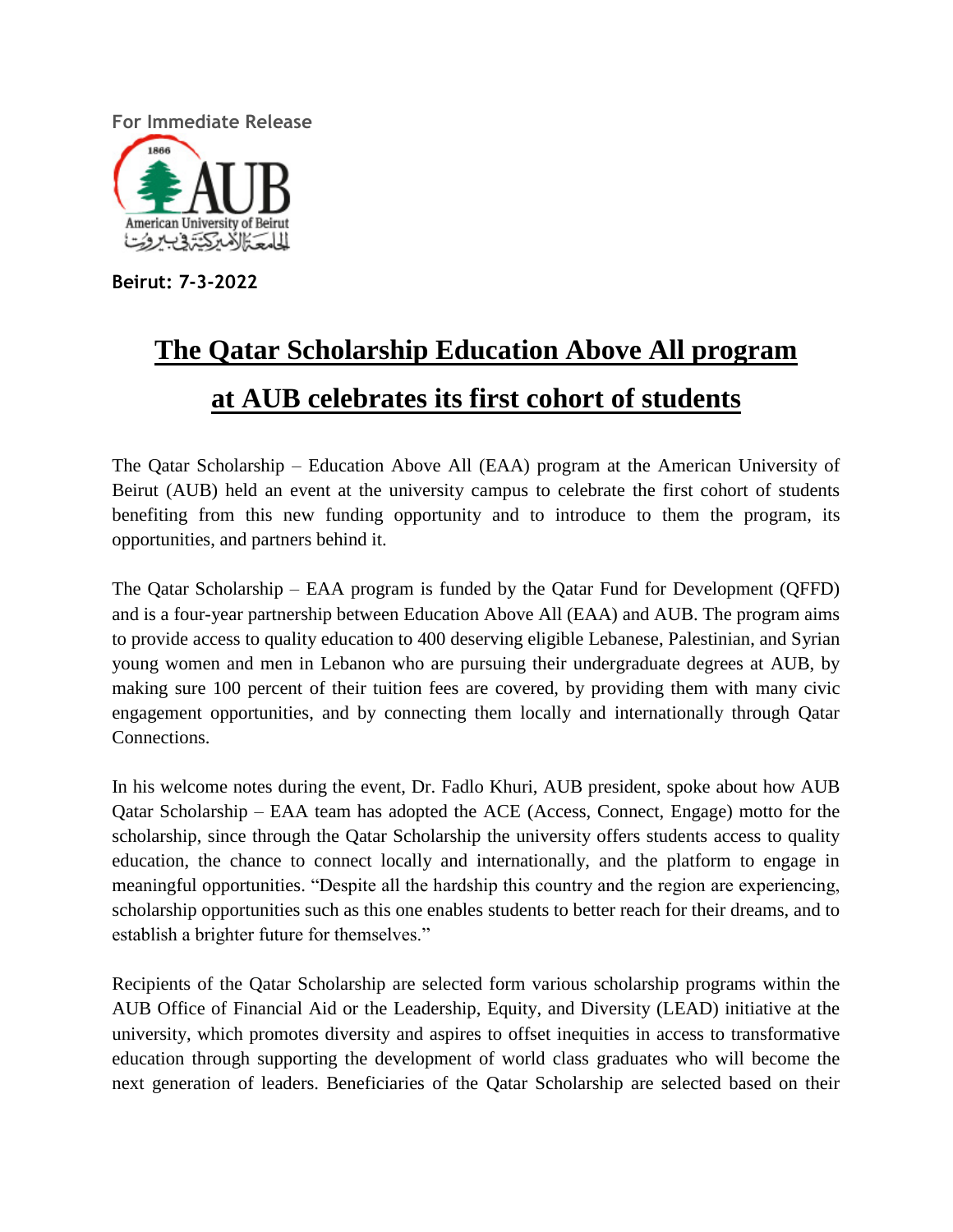financial eligibility, and their alignment with the scholarship's ethos and objectives as evident by their previous selection for scholarship programs at the university as well as their participation.

Dr. Zaher Dawy, AUB provost, said "The strategic partnership between AUB, Education Above All, and Qatar Fund for Development has been driven by our long-standing commitment to equity and diversity in education. Today we meet to celebrate the first 120 student awardees of the Qatar Scholarship Education Above All program - a program that will further enrich the scholar's experience and their educational journey at the American University of Beirut."

The program creates meaningful opportunities for scholars from across the MENA region by providing them with opportunities to participate in one-time or recurring local events and exchange programs in Qatar; understand and participate in the current and historical aspects of Qatar; and gain and exchange knowledge that can add value to their own local communities and the MENA region as a whole. The program will also allow selected scholars to travel and spend a semester or summer during their degree in a similar university program in Qatar or vice versa from Qatar to Lebanon.

Talal Al Hothal, director of EAA's Al Fakhoora program, spoke about the importance of this scholarship and partnership. "We are excited about this partnership with the American University of Beirut, which allows us to work together to reach more deserving youth in Lebanon. Last year, we launched a program with the university to give four hundred scholarships to young people in Lebanon." He added, "The Qatar Scholarship Program works to guarantee the right to higher education for young people in conflict-affected areas, and also by offering a comprehensive scholarship model, our goal is to build cadres of marginalized youth to become educated, civic, and positive youth, who inspire their families and community towards cohesion and prosperity."

The event on February 19, 2022 which was attended by AUB's administration, deans, in addition to directors of all scholarships at AUB, featured a presentation by the Qatar Scholarship – EAA program director, Prof. Joseph Costantine detailing the opportunities available to students and introducing the team at AUB composed of Gabriel El Hachach as project coordinator, as well as Rabab Abi Shakra as monitoring and evaluation specialist.

The gathering concluded with a Q&A session led by five panelists: Deputy Provost Lina Choueiri; Dr. Samar Harkous, director, University Preparatory Program and director, USAID/USP VII and HES; Karen Chahine, project manager, Center for Civic Engagement and Community Service; Rana El-Sayed, director of stewardship, Office of Advancement Services; and the director of the Qatar Scholarship – EAA program at AUB.